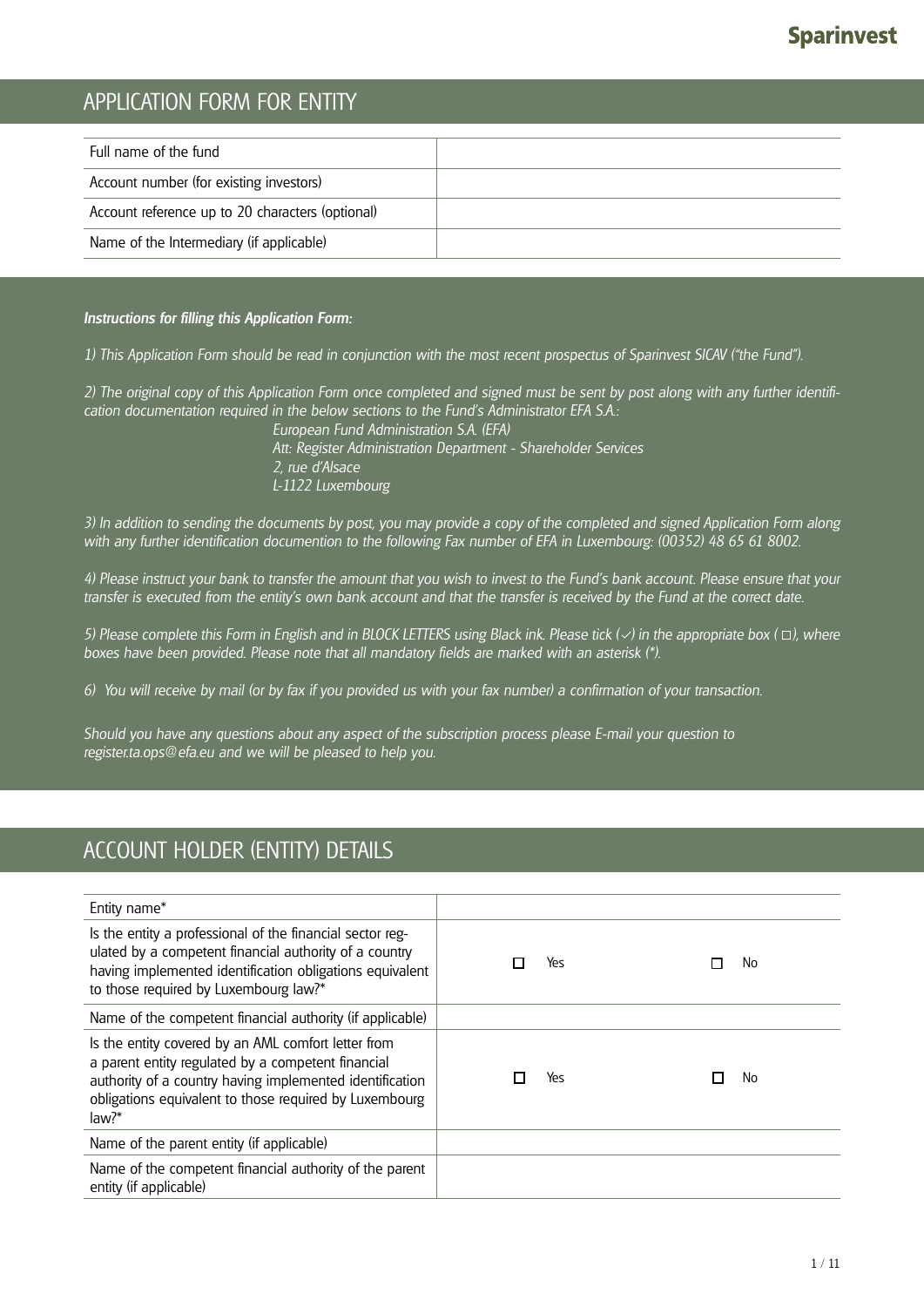| Type of entity*                                                                                                                                                                                                                             | ◻<br>□<br>$\Box$<br>П<br>□ | Financial institution<br>Insurance company<br>Investment fund<br>Non profit / Public organ-<br>isation<br>UK regulated pension<br>fund | □<br>□<br>п<br>П<br>□ | Listed / Public company<br>Corporate<br>Pension scheme<br>Trust<br>Other (specify): |
|---------------------------------------------------------------------------------------------------------------------------------------------------------------------------------------------------------------------------------------------|----------------------------|----------------------------------------------------------------------------------------------------------------------------------------|-----------------------|-------------------------------------------------------------------------------------|
| Contact person*                                                                                                                                                                                                                             |                            |                                                                                                                                        |                       |                                                                                     |
| Telephone number*                                                                                                                                                                                                                           |                            |                                                                                                                                        |                       |                                                                                     |
| Fax number*                                                                                                                                                                                                                                 |                            |                                                                                                                                        |                       |                                                                                     |
| E-mail address*                                                                                                                                                                                                                             |                            |                                                                                                                                        |                       |                                                                                     |
| Registered address (PO Box and c/o address are only accepted as mailing address)                                                                                                                                                            |                            |                                                                                                                                        |                       |                                                                                     |
| Name of street and number*                                                                                                                                                                                                                  |                            |                                                                                                                                        |                       |                                                                                     |
| Zip code or Postal code*                                                                                                                                                                                                                    |                            |                                                                                                                                        |                       |                                                                                     |
| Town or City*                                                                                                                                                                                                                               |                            |                                                                                                                                        |                       |                                                                                     |
| Country*                                                                                                                                                                                                                                    |                            |                                                                                                                                        |                       |                                                                                     |
| Mailing address (if different from registered address)                                                                                                                                                                                      |                            |                                                                                                                                        |                       |                                                                                     |
| Addressee (if applicable)                                                                                                                                                                                                                   |                            |                                                                                                                                        |                       |                                                                                     |
| Name of street and number*                                                                                                                                                                                                                  |                            |                                                                                                                                        |                       |                                                                                     |
| Zip code or Postal code*                                                                                                                                                                                                                    |                            |                                                                                                                                        |                       |                                                                                     |
| Town or City*                                                                                                                                                                                                                               |                            |                                                                                                                                        |                       |                                                                                     |
| Country*                                                                                                                                                                                                                                    |                            |                                                                                                                                        |                       |                                                                                     |
| <b>Business activity</b><br>(not applicable if the entity is a regulated professional of the financial sector in an equivalent country or is covered by<br>an AML comfort letter from its parent entity regulated in an equivalent country) |                            |                                                                                                                                        |                       |                                                                                     |
| In case the statutes of your entity do not disclose in<br>what line of business your entity operates, please pro-<br>vide us with a short description*                                                                                      |                            |                                                                                                                                        |                       |                                                                                     |
| In the case the money you intend to invest is not part<br>of your entity's ordinary income, please indicate the<br>economic origin of the money*                                                                                            |                            |                                                                                                                                        |                       |                                                                                     |

*EFA reserves the right to request documentary evidence relating to the source of funds in all instances.*

#### INVESTMENT DETAILS

(Purpose and intended nature of the investment as well as the economic origin of the funds invested)

| Planned frequency of future investment* | □<br>□<br>□ | Lump sum<br>Monthly<br>Other (specify):           | □      | Daily<br><b>Ouarterly</b>                | ⊔ | Weekly<br>Yearly     |
|-----------------------------------------|-------------|---------------------------------------------------|--------|------------------------------------------|---|----------------------|
| Expected average amount per investment* | □           | Up to<br><b>EUR 10 000</b><br>Over<br>EUR 100 000 | □<br>◻ | Up to<br>EUR 50 000<br>Other (specify):  | 口 | Up to<br>EUR 100 000 |
| Expected total amount to invest*        | □<br>$\Box$ | Up to<br>EUR 50 000<br>Up to<br>EUR 500 000       | □<br>□ | Up to<br>EUR 100 000<br>Other (specify): |   | Up to<br>EUR 300 000 |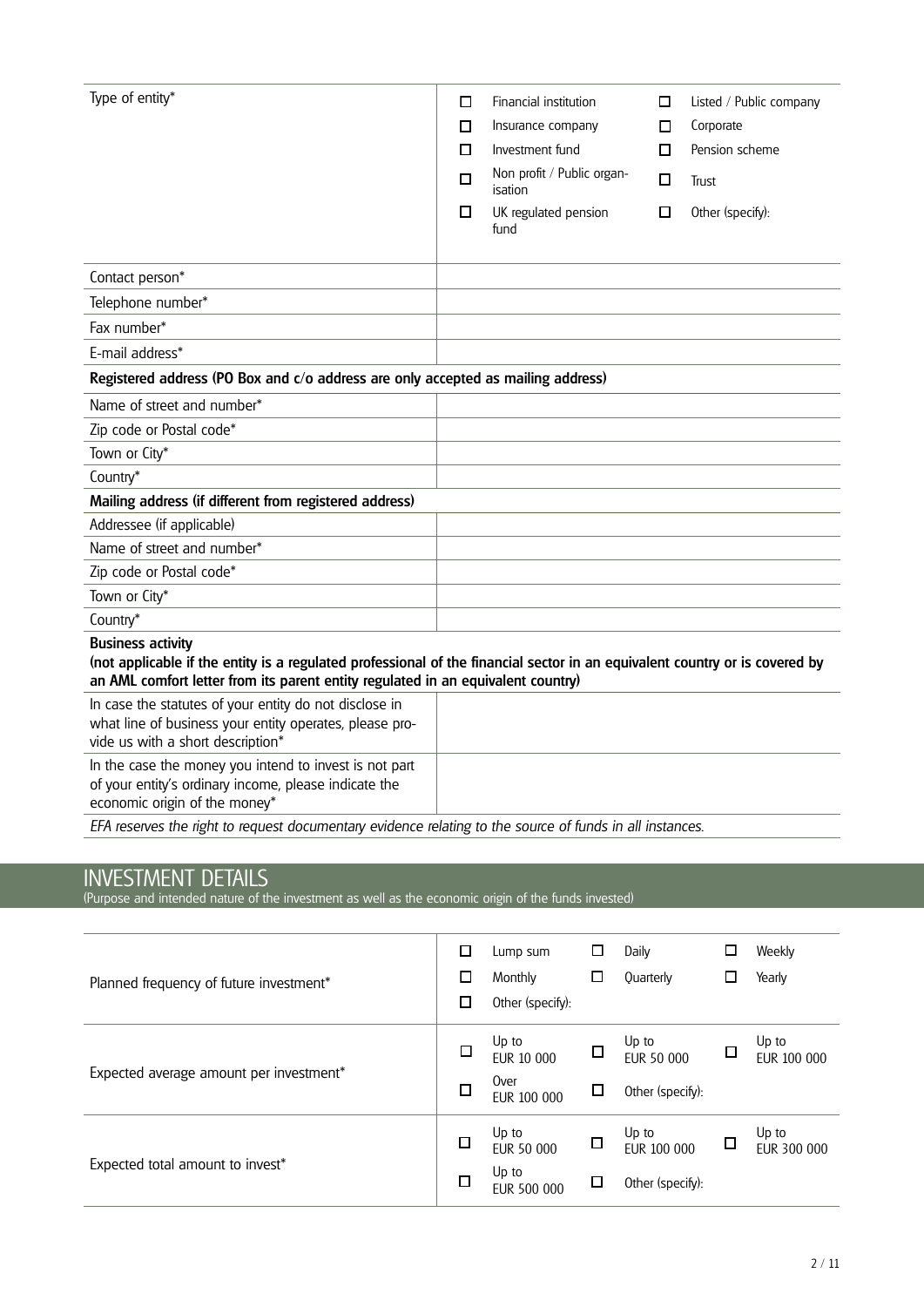Short term  $\Box$  Middle term  $\Box$  Long term

Other (specify):

## US FOREIGN ACCOUNT TAX COMPLIANCE ACT ("FATCA") - ACCOUNT HOLDER

*If you have any questions related to your FATCA status, please speak with your tax adviser or your tax authorities. For further information on FATCA, please refer to the IRS website: http://www.irs.gov/Businesses/Corporations/Foreign-Account-Tax-Compliance-Act-FATCA.*

 $\Box$  $\Box$ 

*Please note your FATCA classification may differ from your CRS classification.*

| FATCA Declaration Specified U.S. Person:                                                                                                                  |        |
|-----------------------------------------------------------------------------------------------------------------------------------------------------------|--------|
| a) The Entity is a Specified U.S. Person and the Entity's U.S. Federal Taxpayer Identifying Number (U.S. TIN) is:                                         | □      |
|                                                                                                                                                           |        |
| b) The Entity is not a Specified U.S. Person (please also complete pertaining sections below)                                                             | $\Box$ |
| Financial Institutions under FATCA                                                                                                                        |        |
| If the Entity is a Financial Institution, please tick one of the below categories and provide the Entity's GIIN                                           |        |
| Luxembourg Financial Institution or a Partner Jurisdiction Financial Institution                                                                          | □      |
| Registered Deemed Compliant Foreign Financial Institution                                                                                                 | □      |
| Participating Foreign Financial Institution                                                                                                               | $\Box$ |
| Please provide the Entity's Global Intermediary Identification number (GIIN):                                                                             |        |
| If the Entity is a Financial Institution but unable to provide a GIIN, please tick one of the below reasons                                               |        |
| Partner Jurisdiction Financial Institution and has not yet obtained a GIIN                                                                                | □      |
| The Entity has not yet obtained a GIIN but is sponsored by another entity which does have a GIIN                                                          | □      |
| Please provide the sponsor's name and sponsor's GIIN:                                                                                                     |        |
| Sponsor's Name:                                                                                                                                           |        |
| Sponsor's GIIN:                                                                                                                                           |        |
| Exempt Beneficial Owner                                                                                                                                   | $\Box$ |
| Certified Deemed Compliant Foreign Financial Institution (including a deemed compliant Financial<br>Institution under Annex II of the Agreement)          | $\Box$ |
| Non-Participating Foreign Financial Institution                                                                                                           | □      |
| Exempted Foreign Financial Institution                                                                                                                    | П      |
| U.S. person but not a Specified U.S. person                                                                                                               | □      |
| Non-Financial Institutions under FATCA                                                                                                                    |        |
| If the Entity is not a Financial Institution, please tick one of the below categories                                                                     |        |
| Active Non-Financial Foreign Entity                                                                                                                       | □      |
| Passive Non-Financial Foreign Entity                                                                                                                      | $\Box$ |
| If this box is ticked, please include Controlling Person self-certification forms for each of your Controlling<br>Persons that is a Specified U.S. person |        |
| Exempted Non-Financial Foreign Entity                                                                                                                     | □      |
| The Entity is a U.S. person but not a Specified U.S. person                                                                                               | □      |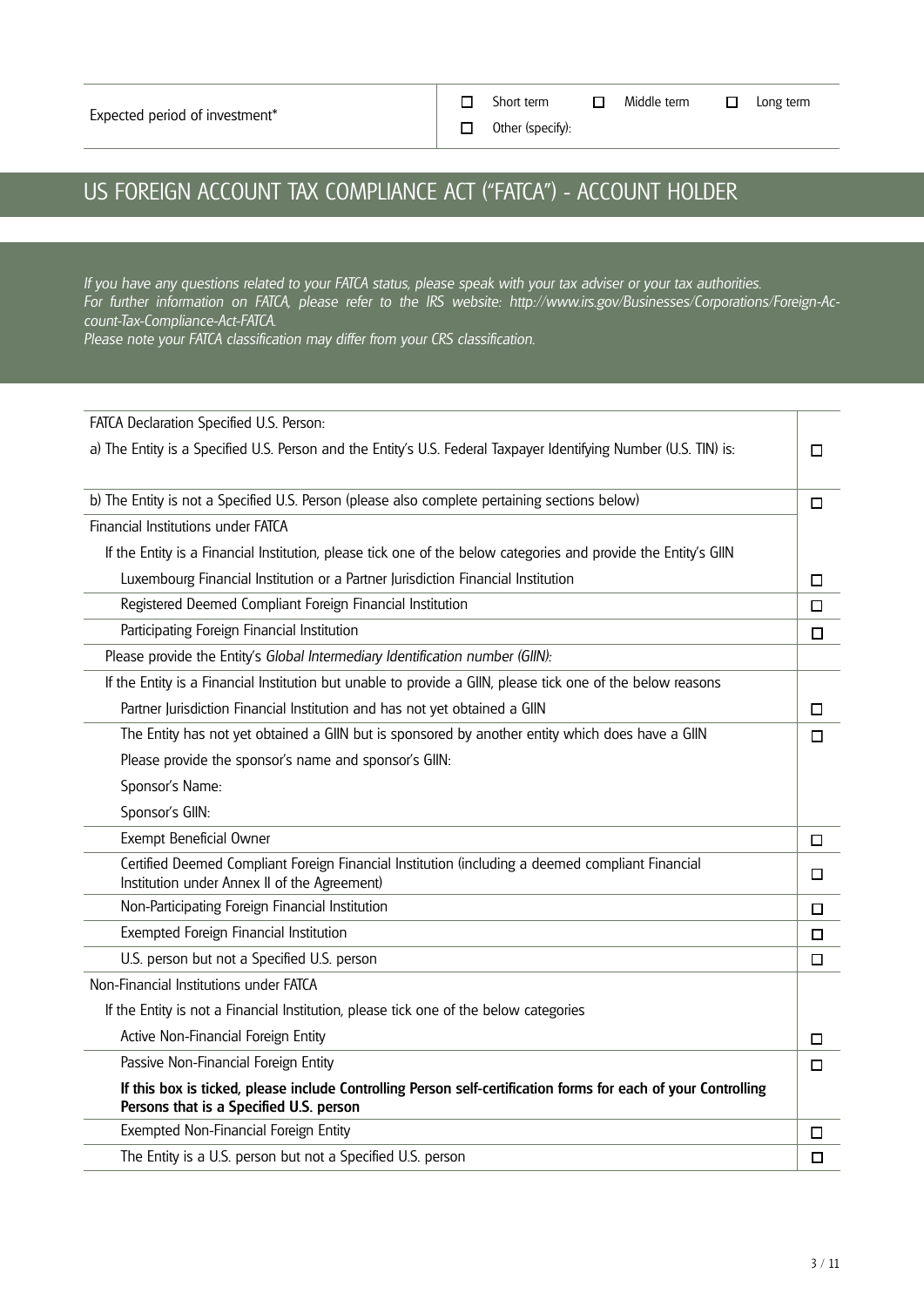### INTERNATIONAL EXCHANGE OF FISCAL INFORMATION - COMMON REPORTING STANDARD ("CRS") DECLARATION OF TAX RESIDENCY - ACCOUNT HOLDER

*Entity Self-Certification is required in order to determine the tax residence(s) of the Account Holder for tax purposes. Please note that you may choose more than one country.*

*Provision of the Tax Identifcation Number (TIN\*\*) is required unless you are tax resident in a country / juridiction that does not issue a TIN\*\*.*

*If you have any questions related to your CRS status, please speak with your tax adviser or your tax authorities. For further information on CRS please refer to the OECD automatic exchange of information portal: http://www.oecd.org/tax/automatic-exchange.*

| Entity's Tax Residence(s) |         |  |  |  |  |  |
|---------------------------|---------|--|--|--|--|--|
| Country / jurisdiction:   | $TIN**$ |  |  |  |  |  |
| Country / jurisdiction:   | $TIN**$ |  |  |  |  |  |
| Country / jurisdiction:   | $TIN**$ |  |  |  |  |  |

If applicable, please specify the reason for non-availability of a TIN\*\* :

\*\* For further information, please refer to: http://www.oecd.org/tax/automatic-exchange/crs-implementation-and-assistance/tax-identification-numbers If the country of tax residence either does not issue a TIN or does not require the TIN to be disclosed, please indicate "N/A".

| <b>Entity's CRS Classification</b><br>The information provided in this section is for CRS, please note your CRS classification may differ from your FATCA classification                                                              |   |
|---------------------------------------------------------------------------------------------------------------------------------------------------------------------------------------------------------------------------------------|---|
| Custodial Institution, Depository Institution, Specified Insurance Company or Investment Entity other than an Invest-<br>ment Entity under A(6)(b) of Section VIII of the CRS resident in a Non-Participating Jurisdiction            | □ |
| An Investment Entity under A(6)(b) of Section VIII of the CRS resident in a Non-Participating Jurisdiction.<br>If this box is ticked, please include Controlling Person self-certification forms for each of your Controlling Persons |   |
| Active Non-Financial Entity $-$ (i) a corporation the stock of which is regularly traded on an established securities<br>market or (ii) a corporation which is a related entity of such a corporation                                 |   |
| If you fall under the definition of (i), please provide the name of the established securities market on which the<br>corporation is regularly traded:                                                                                |   |
| If you fall under the definition of (ii), please provide the name of the regularly traded corporation that the entity<br>is a Related Entity of:                                                                                      |   |
| Active Non-Financial Entity - a Government Entity or Central Bank                                                                                                                                                                     | П |
| Active Non-Financial Entity - an International Organisation                                                                                                                                                                           | П |
| Active Non-Financial Entity - other than specified above (for example a start-up NFE or a non-profit NFE)                                                                                                                             | П |
| Passive Non-Financial Entity<br>If this box is ticked, please include Benefical Ownership/Controlling Person forms for each of your Controlling<br><b>Persons</b>                                                                     | □ |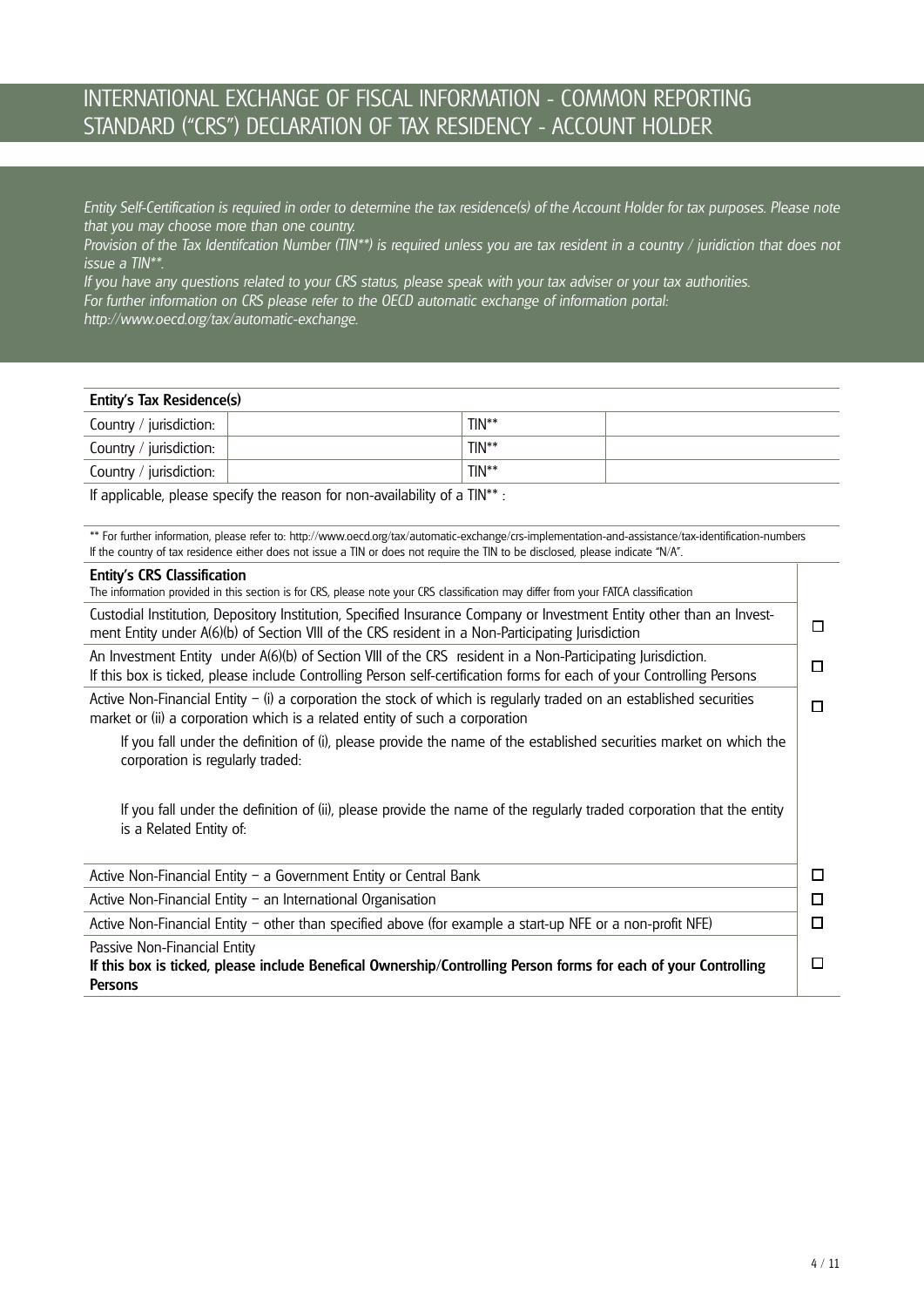### IF APPLICABLE - DETAILS OF POWER OF ATTORNEY (PoA)

| EFA is authorised to accept and execute any future<br>instructions received from the following entity for (if not<br>specified, PoA will be ALL dealing instructions)* | П<br>П | Subscrip-<br>tions ONLY<br>Other (specify): | П  | Redemp-<br>tions ONLY | ALL dealing<br>instructions |
|------------------------------------------------------------------------------------------------------------------------------------------------------------------------|--------|---------------------------------------------|----|-----------------------|-----------------------------|
| Name of the entity*                                                                                                                                                    |        |                                             |    |                       |                             |
| The entity is a professional of the financial sector regu-<br>lated by a competent financial authority of its country*                                                 |        | Yes                                         | LΙ | No                    |                             |
| Name of the competent financial authority (if applicable)                                                                                                              |        |                                             |    |                       |                             |
| <b>Residential address</b>                                                                                                                                             |        |                                             |    |                       |                             |
| Name of street and number*                                                                                                                                             |        |                                             |    |                       |                             |
| Zip code or Postal code*                                                                                                                                               |        |                                             |    |                       |                             |
| Town or City*                                                                                                                                                          |        |                                             |    |                       |                             |
| Country*                                                                                                                                                               |        |                                             |    |                       |                             |
| Contact person                                                                                                                                                         |        |                                             |    |                       |                             |
| Telephone number*                                                                                                                                                      |        |                                             |    |                       |                             |
| Fax number*                                                                                                                                                            |        |                                             |    |                       |                             |
| E-mail address*                                                                                                                                                        |        |                                             |    |                       |                             |

#### BANK ACCOUNT DETAILS

(from which subscriptions are paid and to be used in case of redemption and/or dividend payments)

*According to the standard procedure EFA will only transfer redemption proceeds and dividends to the entity appearing as holder of the units/shares in the register of unit/shareholders.*

*The following details should be provided in order to ensure timely processing of payments made to you.*

| Name of the bank*                                    |                               |
|------------------------------------------------------|-------------------------------|
| Name of street and number*                           |                               |
| Zip code / Postal code and town*                     |                               |
| Country*                                             |                               |
| BIC code of the bank*                                |                               |
| National code of the bank (e.g. BLZ, BC, Sort Code)* |                               |
| Bank account number*                                 |                               |
| Bank account currency*                               |                               |
| IBAN format of the bank account number*              |                               |
| Full name of bank account holder*                    |                               |
| BIC code of the bank account holder (if available)   |                               |
| For settlements via clearing, please specify         | Euroclear<br>Clearstream<br>П |
| Clearing bank account number                         |                               |

Please be advised that EFA will have the right to verify that information. As part of such verification process EFA might therefore ask you to provide documentary evidence of the information provided especially in case of change of your bank details.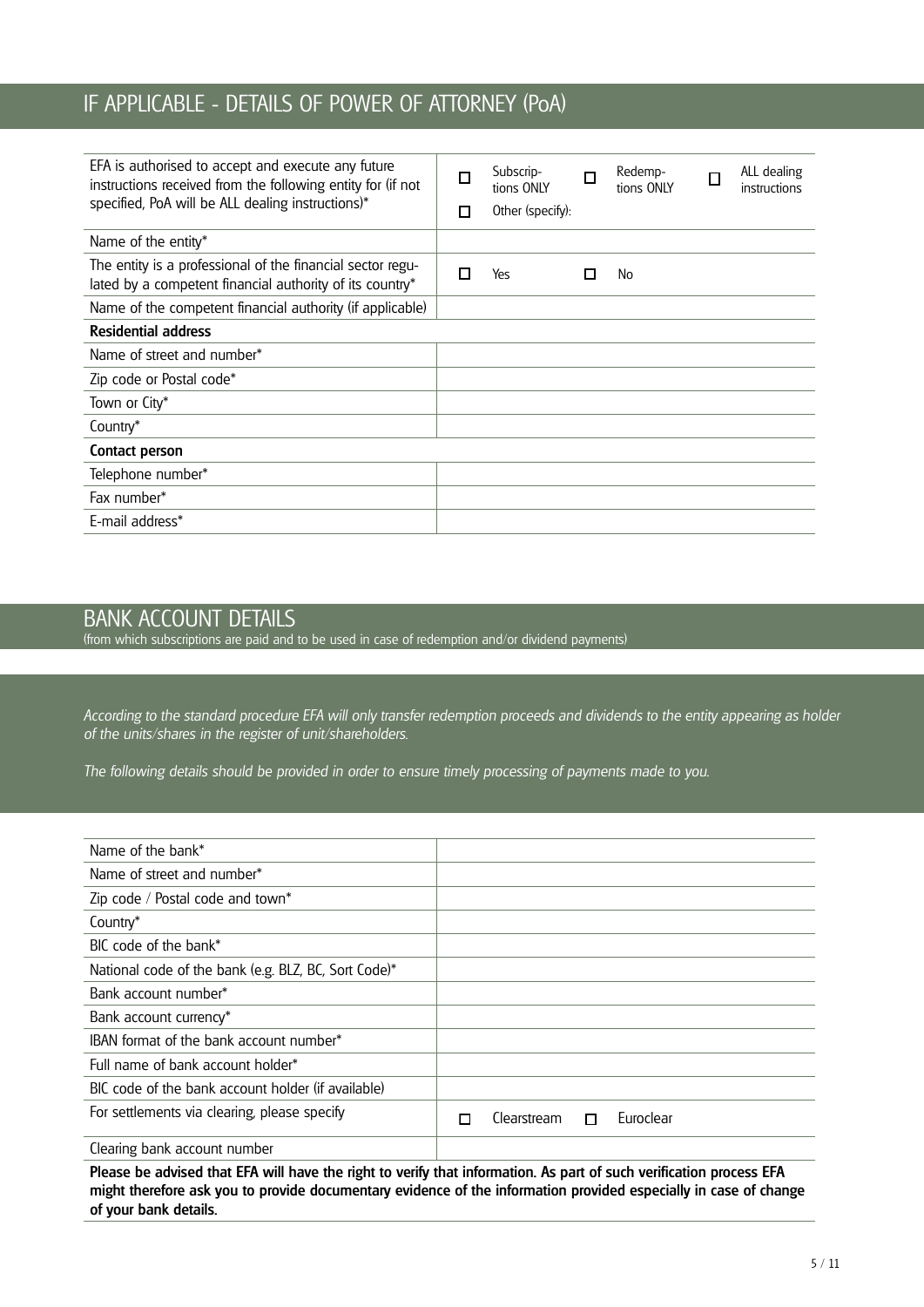### REPORTING

| 1. EFA should provide a contract note of each transac-<br>tion* | $\Box$ | To the<br>holder(s) |        | and/or    | □      | To a third<br>party |
|-----------------------------------------------------------------|--------|---------------------|--------|-----------|--------|---------------------|
| 2. EFA should provide a <b>holding statement</b> to*            | $\Box$ | To the holder       |        | and/or    | О      | To a third<br>party |
| on the following basis*                                         | $\Box$ | Monthly             | $\Box$ | Quarterly | □      | Yearly<br>(default) |
| using the following media*                                      | $\Box$ | Postal<br>(default) | □      | Fax       | □      | E-mail              |
| EFA should provide the reporting in the following lan-          | □      | French              | □      | English   | $\Box$ | German              |
| guage*                                                          | □      | Swedish             | □      | Italian   |        |                     |
| EFA should provide the reporting in the following curren-<br>сy |        |                     |        |           |        |                     |
| Name of the third party (if applicable)                         |        |                     |        |           |        |                     |
| Relation with the main account holder                           |        |                     |        |           |        |                     |
| Name of street and number                                       |        |                     |        |           |        |                     |
| Zip code or Postal code                                         |        |                     |        |           |        |                     |
| Town or City                                                    |        |                     |        |           |        |                     |
| Country                                                         |        |                     |        |           |        |                     |
| Contact person                                                  |        |                     |        |           |        |                     |
| Telephone number                                                |        |                     |        |           |        |                     |
| Fax number                                                      |        |                     |        |           |        |                     |
| E-mail address                                                  |        |                     |        |           |        |                     |

# DIVIDEND INFORMATION (IF APPLICABLE)

*The following instructions will be applied only in accordance with terms and conditions of the prospectus of the fund we invest in*

| Dividend should be* | Reinvested | Paid by transfer to the holder's<br>bank account (please fill bank |
|---------------------|------------|--------------------------------------------------------------------|
|                     |            | details below)                                                     |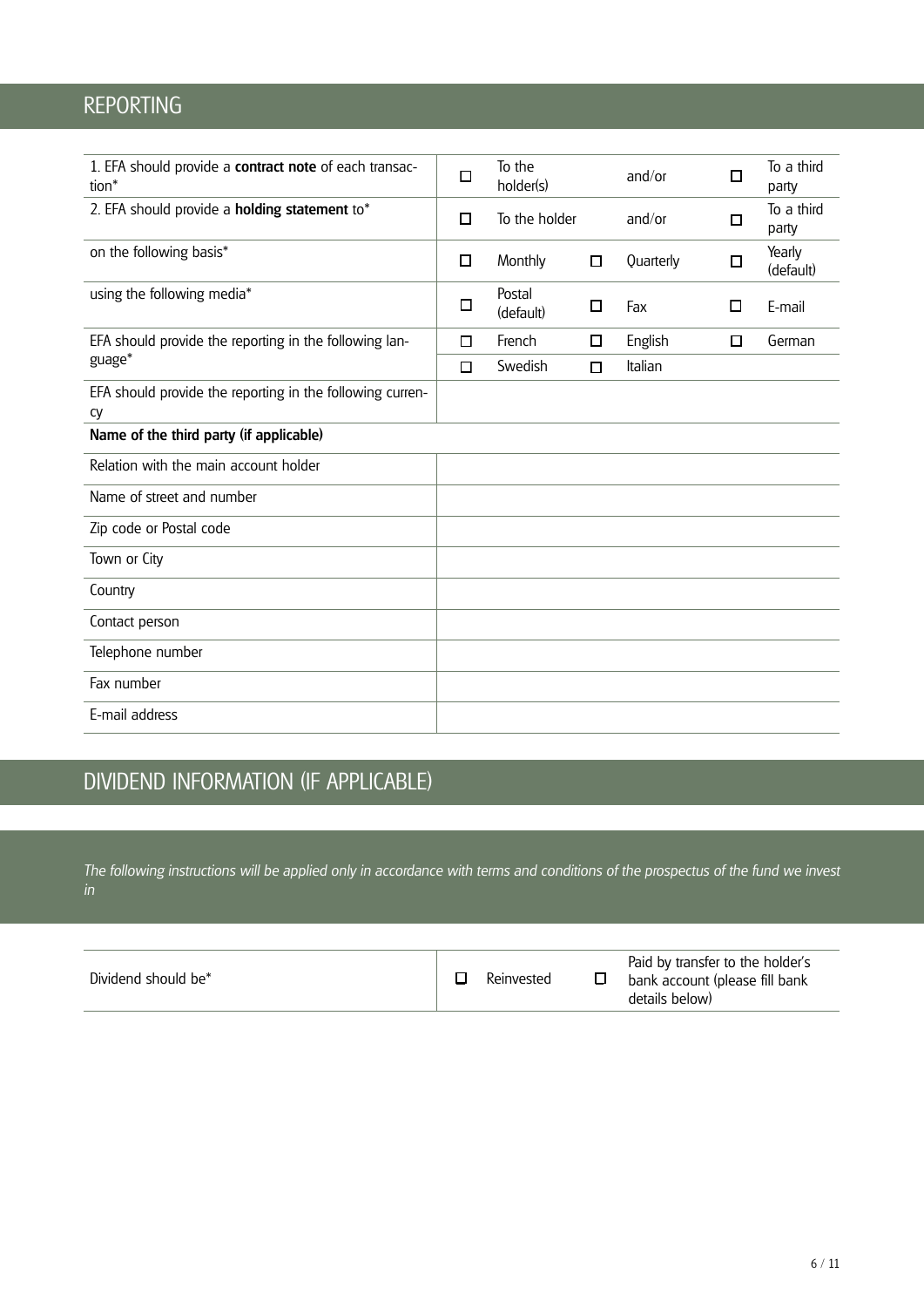### IF YOU ARE INVESTING IN AN INSTITUTIONAL SHARE CLASS

*In case of an investment to be made into an institutional share class, which is not intended to be placed with the public, please be aware that you must qualify as an institutional investor. Proof of such qualification may be requested.* 

*Please tick one of the following types of institutional investors which most appropriately describes your entity.*

| Institutional investors stricto sensu, such as banks and other professionals of the financial sector, insurance<br>and reinsurance companies, social security institutions and pension funds, charitable institutions, industrial,<br>commercial and financial group companies, all subscribing on their own behalf, and the structures which<br>such institutional investors put into place for the management of their own assets. |     | П |
|--------------------------------------------------------------------------------------------------------------------------------------------------------------------------------------------------------------------------------------------------------------------------------------------------------------------------------------------------------------------------------------------------------------------------------------|-----|---|
| Credit institutions and other professionals of the financial sector investing in their own name but on behalf of<br>institutional investors as defined above.                                                                                                                                                                                                                                                                        |     | □ |
| Credit institutions and other professionals of the financial sector established in Luxembourg or abroad which<br>invest in their own name but on behalf of their non institutional clients on the basis of a discretionary man-<br>agement mandate.                                                                                                                                                                                  |     | П |
| Collective investment undertakings established in Luxembourg or abroad.                                                                                                                                                                                                                                                                                                                                                              |     | □ |
| Holding companies or similar entities, whether Luxembourg-based or not, whose shareholders are institution-<br>al investors as described above.                                                                                                                                                                                                                                                                                      |     | П |
| Holding companies or similar entities, whether Luxembourg-based or not, whose shareholder(s) is (are)<br>individual person(s) which may reasonably be regarded as sophisticated investor(s) and where the purpose<br>of the holding company is to hold important financial interests/investments for an individual or a family.                                                                                                      |     | П |
| A holding company or similar entity, whether Luxembourg-based or not, which as a result of its structure and<br>activity has a true substance and holds important financial interests / investments.                                                                                                                                                                                                                                 |     | П |
| We hereby confirm that EFA will be informed as soon as possible in case we no longer qualify as insti-<br>tutional investor. We understand that in such case the investment must be redeemed or switched out of<br>the institutional share class.                                                                                                                                                                                    | Yes | П |

### **DECLARATIONS**

| 1. Beneficial owner declaration<br>We hereby confirm that the investment registered in our<br>entity's name is made on behalf of our own entity:                                                    | Yes | No |
|-----------------------------------------------------------------------------------------------------------------------------------------------------------------------------------------------------|-----|----|
| Please note that an additional declaration providing the<br>name, information details and documents of identifica-<br>tion of entity shareholder(s) / ultimate beneficiary(ies)<br>can be required. |     |    |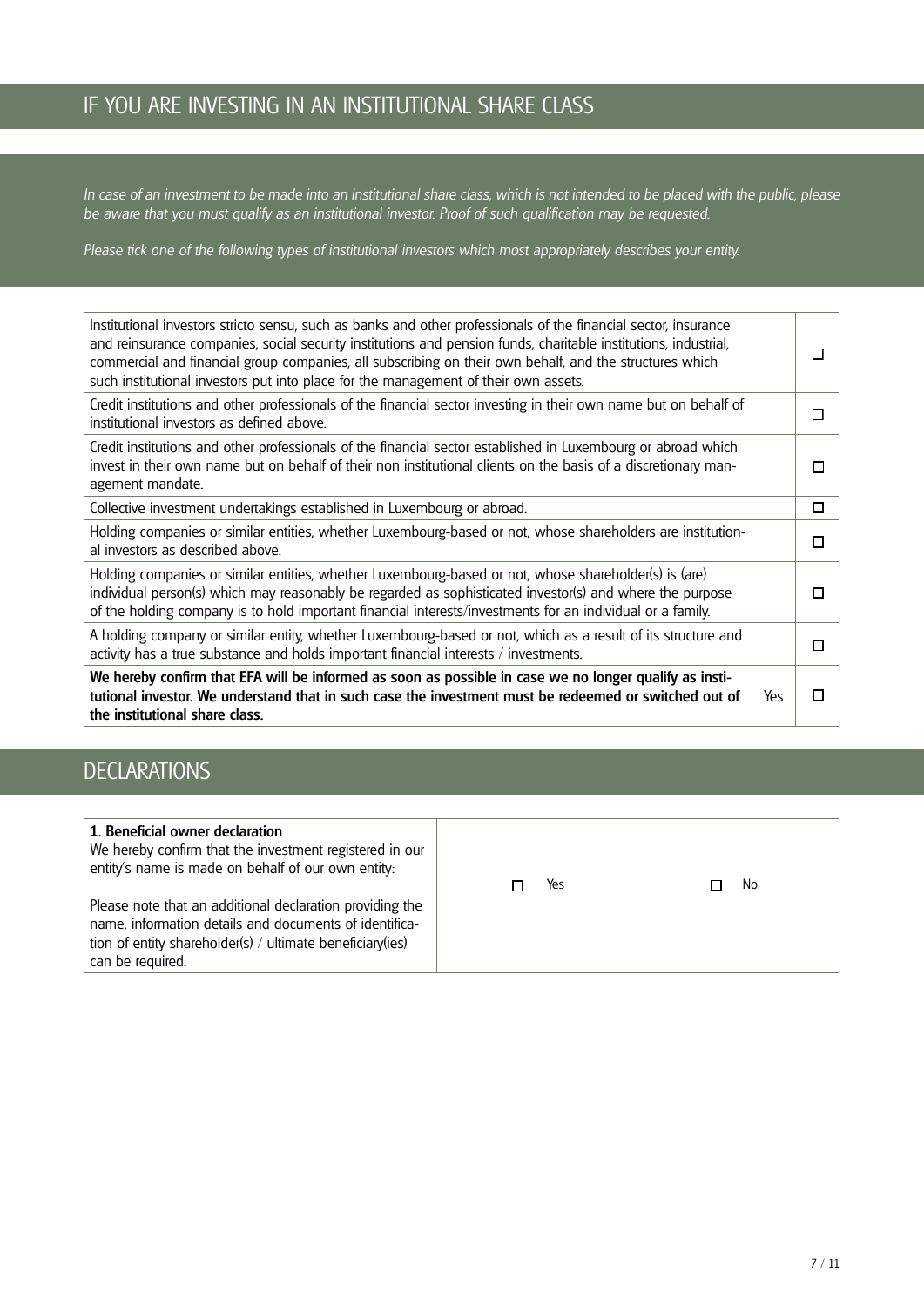| 2. Identification of underlying beneficial owners<br>Only for entities regulated by the financial supervision<br>authority of a country been considered as having im-<br>plemented identification obligations equivalent to those<br>required by Luxembourg law and their wholly owned<br>subsidiaries                                                                                                                                                                                    |        |     |         |
|-------------------------------------------------------------------------------------------------------------------------------------------------------------------------------------------------------------------------------------------------------------------------------------------------------------------------------------------------------------------------------------------------------------------------------------------------------------------------------------------|--------|-----|---------|
| In the case of investments registered in our entity name<br>but on behalf of our clients, we hereby confirm that the<br>identification and verification of the identity of underlying<br>client(s), including any ultimate economic beneficiary(ies)<br>of the investment, as well as the origin of the money<br>invested in the fund has been executed and archived in<br>line with the AML-TF obligations to which we are subject<br>by our financial authority or by our group policy. | □      | Yes |         |
| We hereby confirm that none of the underlying client(s)<br>/ ultimate economic beneficiary(ies) related to the invest-<br>ment is named on a list of prohibited countries, terri-<br>tories, entities and individuals maintained by the OFAC,<br>the EU and our / mother entity's Financial Supervision<br>Authority.                                                                                                                                                                     |        |     |         |
| 3. Use of fax<br>If no preference is expressed EFA will assume that fax<br>authority is required).<br>EFA is authorised to accept and execute any future<br>instruction received by fax                                                                                                                                                                                                                                                                                                   |        |     |         |
| Fax authority shall remain in force until notice in writing<br>of its termination is received by EFA.                                                                                                                                                                                                                                                                                                                                                                                     | $\Box$ | Yes | No<br>□ |
| We assume all risks, eg those arising from an error in<br>communication or comprehension as well as those<br>arising from fraud resulting from the use of this com-<br>munication mean considering it may prove difficult or<br>impossible to detect forgery, and we relieve EFA from<br>any and all responsibility in this respect.                                                                                                                                                      |        |     |         |
| 4. Fund Prospectus<br>We hereby confirm that we are aware of the terms and<br>conditions of the Prospectus of the fund we subscribe,<br>including but not limited to the fact that such fund is<br>not registered under the United States Securities Act of<br>1933 or under any other law or regulation governing<br>the United States securities industry and the investment,<br>registered in our entity name, is not made on behalf of<br>US persons.                                 | □      | Yes |         |
| 5. Update<br>We hereby confirm that EFA will be informed as soon as<br>possible of any change relating to our entity (eg entity<br>name, address, contact persons / authorized signato-<br>ries); our status (eg no longer under supervision); our<br>structure (eg change of entity shareholders) or to the<br>economical beneficiary of the investment.                                                                                                                                 | □      | Yes |         |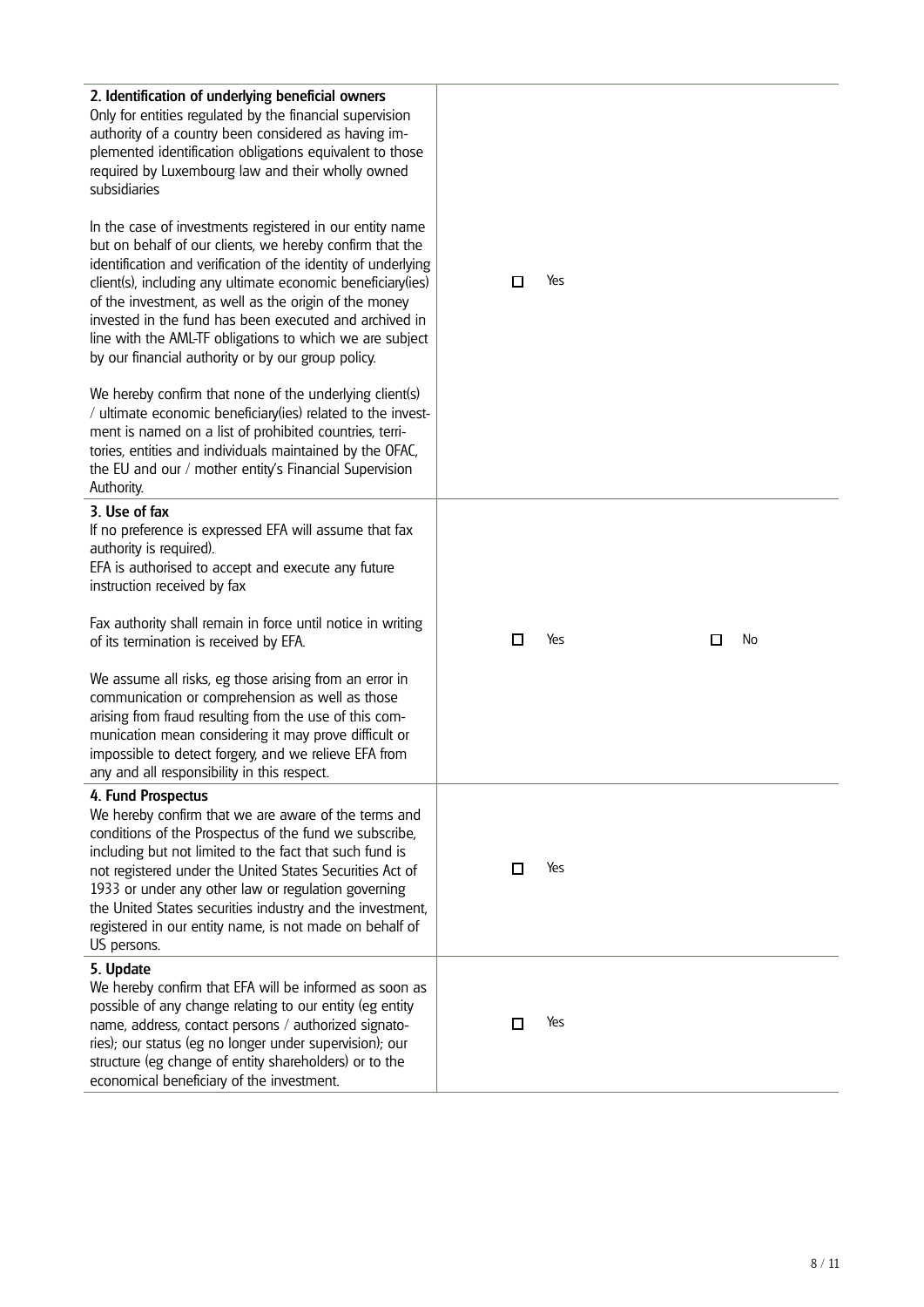1. EFA reserves the right to reject any incomplete Form, provided without signature or the necessary documentation of identification.

2. All mandatory information must be filled.

3. EFA reserves the right to accept and to execute only payments coming from / in favour of an account opened in the entity name with a bank regulated by the financial supervision Authority of a country been considered as having implemented identification obligations equivalent to those required by Luxembourg law.

4. Pursuant to the terms of the regulations in force, obligations have been imposed on professionals of the financial sector to verify the identity of holders, ultimate economic beneficiaries and legal representatives to prevent the use of the financial sector for the purpose of money laundering and terrorist financing. This Form must be accompanied by the following identification documents:

a) In the case of listed entities and entities regulated by the financial supervision authority of a country been considered as having implemented identification obligations equivalent to those required by Luxembourg law : evidence of listing or regulation and a simple copy of a current and dated signatory list.

b) In the case of corporates, holdings, entities which are not regulated by a financial supervision authority and entities regulated by the Financial Supervision Authority of a country been considered as having implemented identification obligations Non-equivalent to those required by Luxembourg law: i. original or certified true copy of evidence of registration, ii. memorandum and articles of association, iii. a current and dated signatory list, iv. a official list of directors/administrators, v. identification documents of signatories and directors /administrators, vi. latest audited financial report, vii. beneficial owner declaration and viii. either, in the case of investment on behalf of third persons, identification documents of the ultimate economic beneficiaries or, in the case of investments on behalf of the own entity, an official list of shareholders and identification documents of shareholders owning directly or indirectly at least 25% of the entity assets.

c) In the case of Trusts : i. original or certified true copy of evidence of registration, ii. initial/definitive deed and all subsequent amendments, iii. beneficial owner declaration and iv. identification documents of the trustees, settlors, protectors and ultimate economic beneficiaries.

d) For other investors, EFA will provide the list of required identification documents on request.

5. If required, documentation must be truly certified by a competent authority in accordance with local laws (e.g. an embassy, consulate, local police or other competent official authority). The stamp of the certifying institution must be clearly affixed to the mentioned documentation.

6. EFA reserves the right to request additional information or documentation if necessary and to suspend any additional transaction and/or retain any redemption proceeds if exceptionally the identification process could not be completed before the acceptation of the initial subscription.

#### **SIGNATURES**

The undersigned declare(s):

- To have full legal capacity.
- To be duly authorized to sign in the name and on behalf of the Entity identified under "entity details".
- That I / we have examined and understood the information on this form, filled out this form to the best of my / our knowledge and believe it is true, correct and complete.
- That I / we will examine the official documents of each investment fund before investing and accept and comply with any defined conditions related to such investments.
- That I / we hereby authorise the Fund or its authorized representative(s) (the "Fund"), and/or EFA in its role of transfer agent or as an authorized delegate ("EFA"), to the extent required under the applicable Luxembourg laws (the Common Reporting Standard law of 18 December 2015 and the FATCA law of 24 July 2015 ), to report in the time and manner described by the applicable laws to the tax authorities of the Grand Duchy of Luxembourg or its authorized representative(s), the following information (the "Information"):
- entity name, jurisdiction(s) of tax residence(s), tax identification number(s), registered address and mailing address;
- entity register account number;
- **the name of the Fund:**
- the account value as of the end of the relevant calendar year or, if the account was closed during such year or